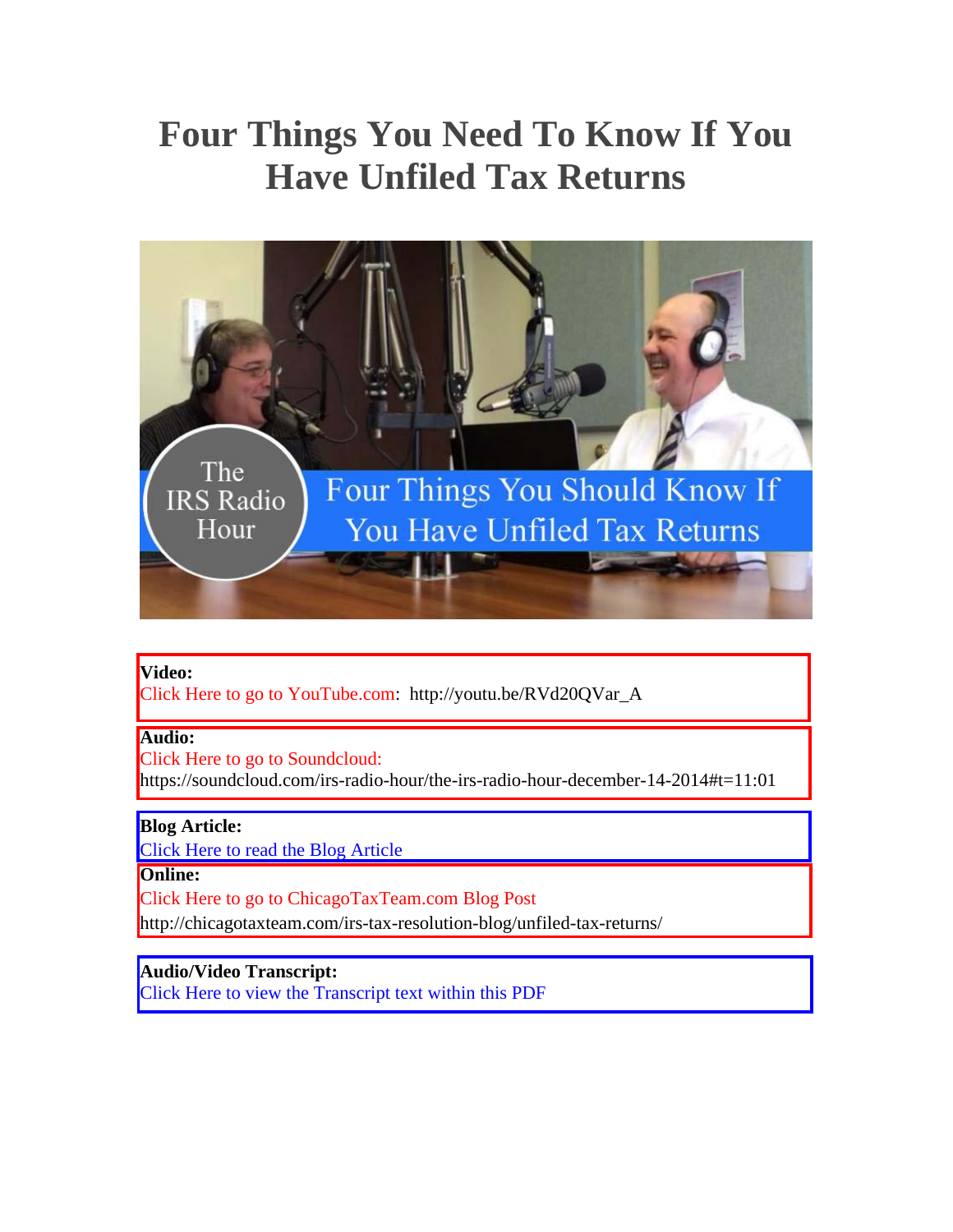## <span id="page-1-0"></span>**Four Things You Need To Know If You Have Unfiled Tax Returns**

### By Steven A Leahy

Many of my IRS clients are "Nonfilers," they have unfiled tax returns. Some of my clients have not filed for multiple years – some, for many prior years. Sometimes, they take action because they (or a friend) heard my radio show or commercial. Most, however, wait until the IRS sends a Notice of Intent to Levy, or worse, Notice of Levy to their employer or bank. If you have unfiled tax returns there are four things you need to know.

First, you need to know that not filing your tax returns is a crime, punishable by up to one year in prison for each year of unfiled tax return. Fortunately, the IRS doesn't put a lot of taxpayers in jail for not filing tax returns. But, they do put some in jail. For example, Wesley Snipes was recently released after serving 3 years for failure to file. There is a statute of limitations for unfiled tax returns. The IRS will not be able to bring criminal charges after 6 years from the date the taxes are due. So, 2007 taxes that came due on April 15, 2008 are now beyond the statute, and the IRS can't bring criminal action against you for unfiled tax returns 2007 and before. But, they still can collect any tax due.

Second, you should know that the IRS may complete your tax returns for you if you fail to file your tax return (it's a penalty not a service). These are known as Substitute for Returns (SFR). When the IRS prepares your SFR, they will not include any deductions or exemptions. The result will be an inflated tax obligation. Penalties and interest are calculated based on the tax obligation. So, if the tax obligation is greatly inflated, so too will the penalties and interest. Don't forget, the interest is calculated from the date the tax was due. So, the penalties and interest can add up to amount greater than the inflated tax obligation.

Third, the IRS will only allow you to recover any tax refund for 3 years. So, if you have any refund older than 3 years, the IRS will not refund OR credit your tax obligation for those years. For example, suppose a taxpayer hasn't filed a return for years 2009 – 2014. Further, suppose, once the returns are complete, the taxpayer is due a refund for the years  $2009 - 2011$ , but incurs an obligation for the most recent years  $2012 - 2014$ . The refunds from the first three years will not be used to set off the tax obligations of the past three years. Those refunds are gone.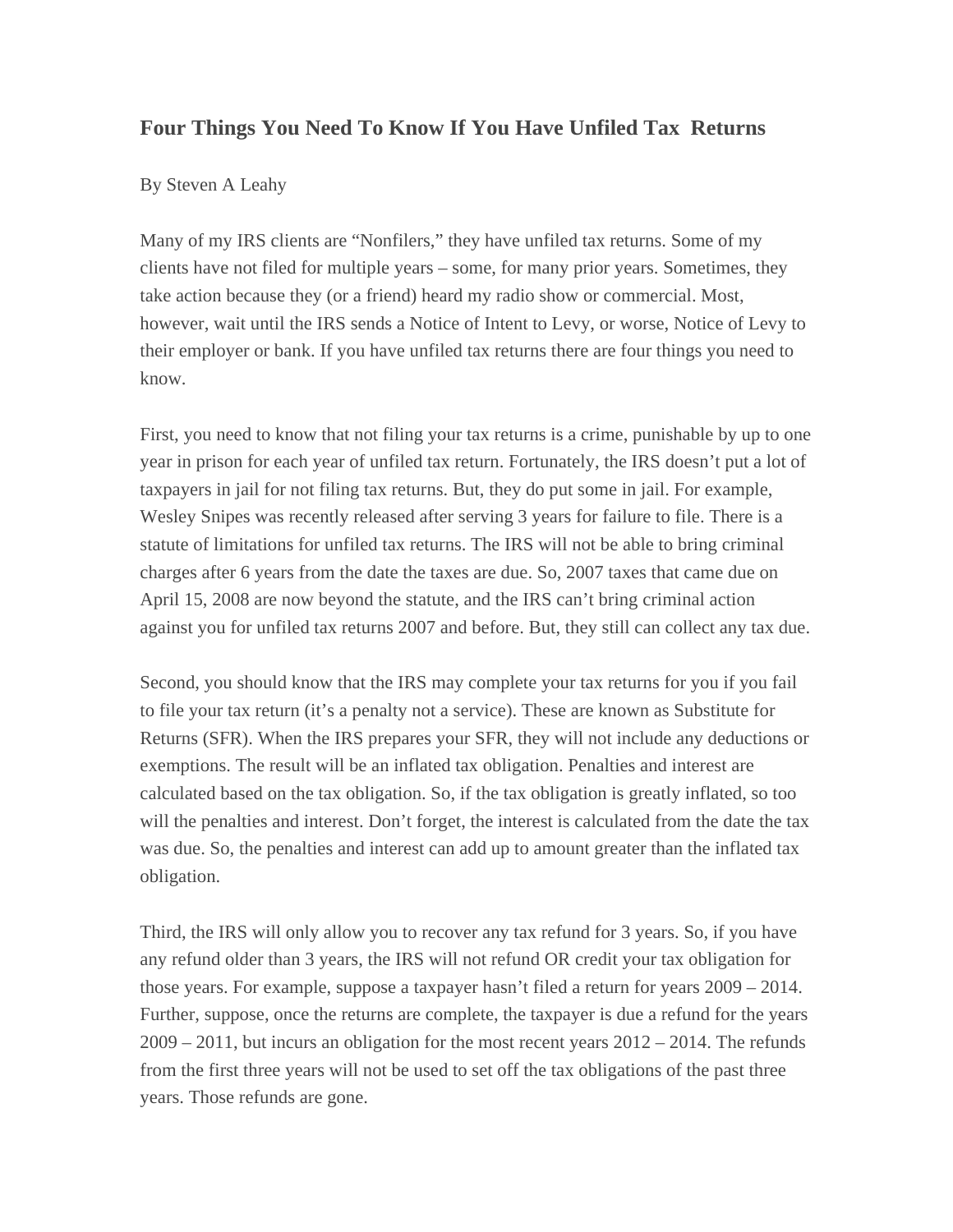Finally, you need to know that, should the IRS levy your bank account or garnish your wages, it will be difficult to stop the levy before real damage is done. This is true because, generally, in order to stop a levy, the taxpayer must be in compliance. Compliance requires the taxpayer to have previous tax returns filed BEFORE the IRS will agree to stop taking your assets. If there are years of unfiled tax returns, it will take some time to get into compliance. Finding the records to prepare older returns can be a real problem.

There is some good news. Because the statute of limitations is six years, a taxpayer may not have to file all of their unfiled tax tax returns. In fact, it may be the worst thing you can do, because you may be creating a greater tax obligation then necessary. Remember, these are the older returns, so if a tax obligation is created, they will bring along a large penalty and interest burden as well.

More good news – if the IRS filed your tax returns for you (SFR) you can file the proper return to decrease you tax obligation. I have helped clients with more than \$100,000.00 in tax obligations that disappeared when the corrected tax returns were filed and the SFR's nullified.

So, if you have unfiled tax returns – Take action today! You should work with a local law firm. Call Opem Tax Resolutions & The Law Office of Steven A. Leahy, PC (312) 664- 6649. Call NOW to set up your FREE Consultation. (312) 664-6649.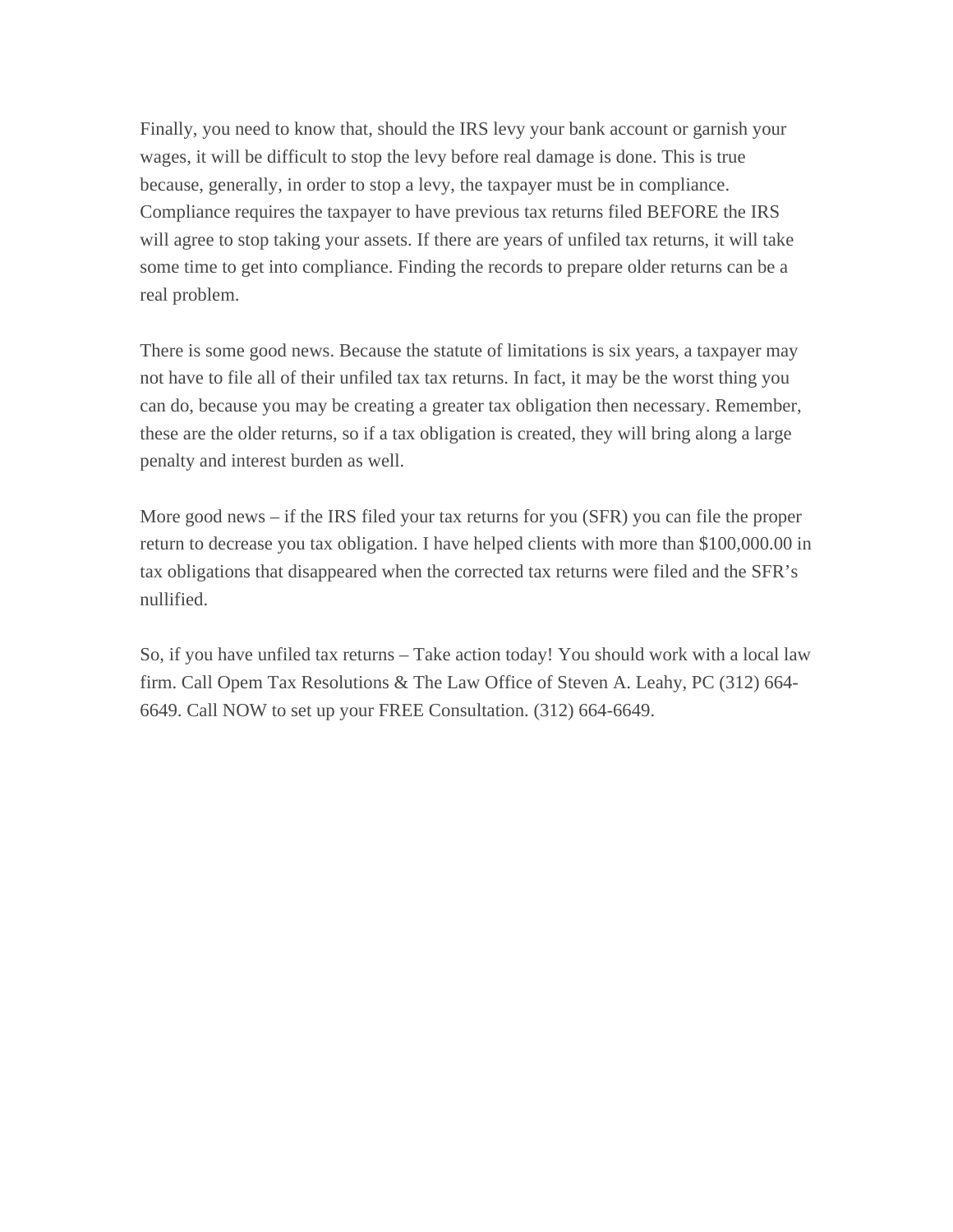## <span id="page-3-0"></span>**Transcript:**

Pursuant to Internal Revenue Service guidance be advised that any federal tax advice contained in this program is not intended to be used and cannot be used by any person or entity for the purpose of avoiding any tax penalties that may be imposed by the Internal Revenue Service or any other US Federal taxing authority or agency or promoting marketing or recommending to another party any transaction or matter addressed in the show the opinions expressed by the host and the guests are their own and may not be used as authoritative advice any use of this material without the written consent of the host is strictly prohibited

#### Steve:

Welcome Back. I am your host attorney Steven Leahy and this is the IRS Radio Hour on AM 560 The Answer.

#### Jim:

Well Steve we are in our second segment and this always is the part where you have your blog, what is your weekly blog about?

#### Steve:

Well the weekly blog is about unfiled tax returns and the four things you should know if you have unfiled tax returns. A number of my clients just this last week came in and most had unfiled tax returns. It seems to be a common problem.

Jim:

That's why they come to you.

Steve:

Not always. Some times it is because they owe money to the IRS and they have filed their tax returns on time, they just owe money. So, we help them come up with some plan to pay the IRS or at least protect them from the IRS. But, sometimes - this is one of the things - we are going to get into that. There are four things you should know if you owe - That's the name of the blog post - Four Things You Should Know if You Have Unfiled Tax Returns - And the first thing you should know is:

Jim: Number One.

Steve:

It is a crime. OK. It's criminal. You can go to jail for one year for every year you haven't filed tax returns. Now, the good news is, the IRS doesn't put a lot of people in jail for not filing their tax returns, it has to be intentional. But, talk to Wesley Snipes, rights. Wesley Snipes just got out of prison.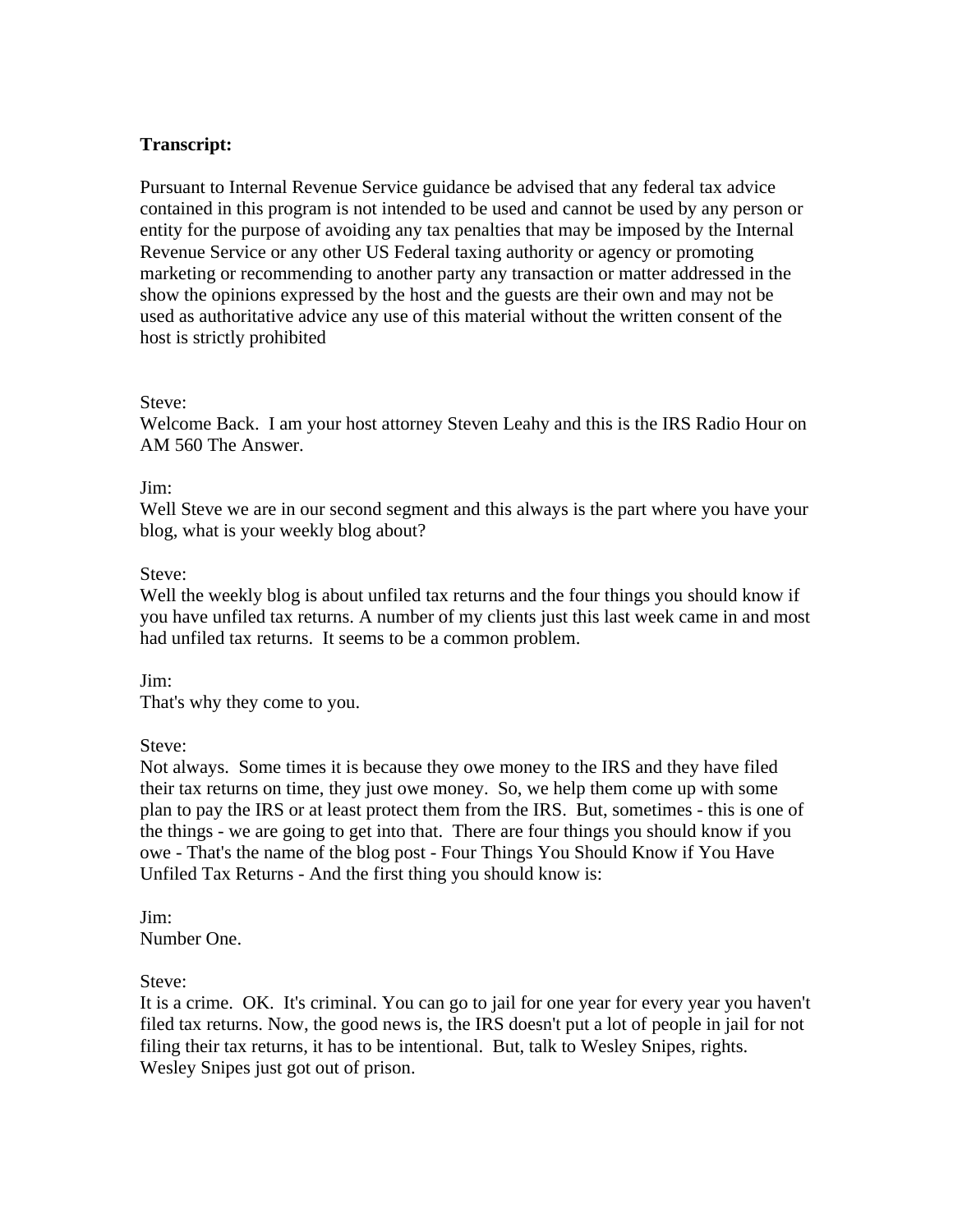Jim: Don't bet on black.

Steve: Exactly.

Jim: Or, bet on black.

Steve: He spent three years in prison.

Jim: He bet on black and he lost.

Steve:

Now, he had other issues, because he was what is called a tax protester. He protested and said "I don't think the IRS has the authority to tax me. So, I'm not going to pay them.

Jim:

He said prove it. And they did.

## Steve:

That's right. They did prove it. But, he actually was convicted of three years of intentionally not filing his tax returns, for three years. He went to jail for three years. Again, not everyone goes to jail. But, it is a crime and they can use it against you should they decide to. The IRS is starting to use criminal allegations in order to get their attention. Right. We are going to talk about this more in the next segment. But the IRS has had some problems with their budget and one of the ways - Now, this is good for some of my clients. They are accepting a lot of offers in compromise that they didn't before, because it is easier for them. But, again it is easier for them also to allege a crime. If they do that, you are more likely to pay more quickly to stay out of jail. Rightfully so. That make sense.

The second thing you need to know if you have completed your tax returns is the IRS will file them for you. And I have been told by the IRS that this is a penalty. It is NOT a service. They are not helping you by filing your tax returns for you.

Jim:

No. It happened to me once. Let me tell you.

## Steve:

These are called SFRs, or Substitute for Returns. What they do is they look at your income and they impose a tax based on that income. But, they don't give you any deductions, they don't give you any exemptions, so the number they come up with is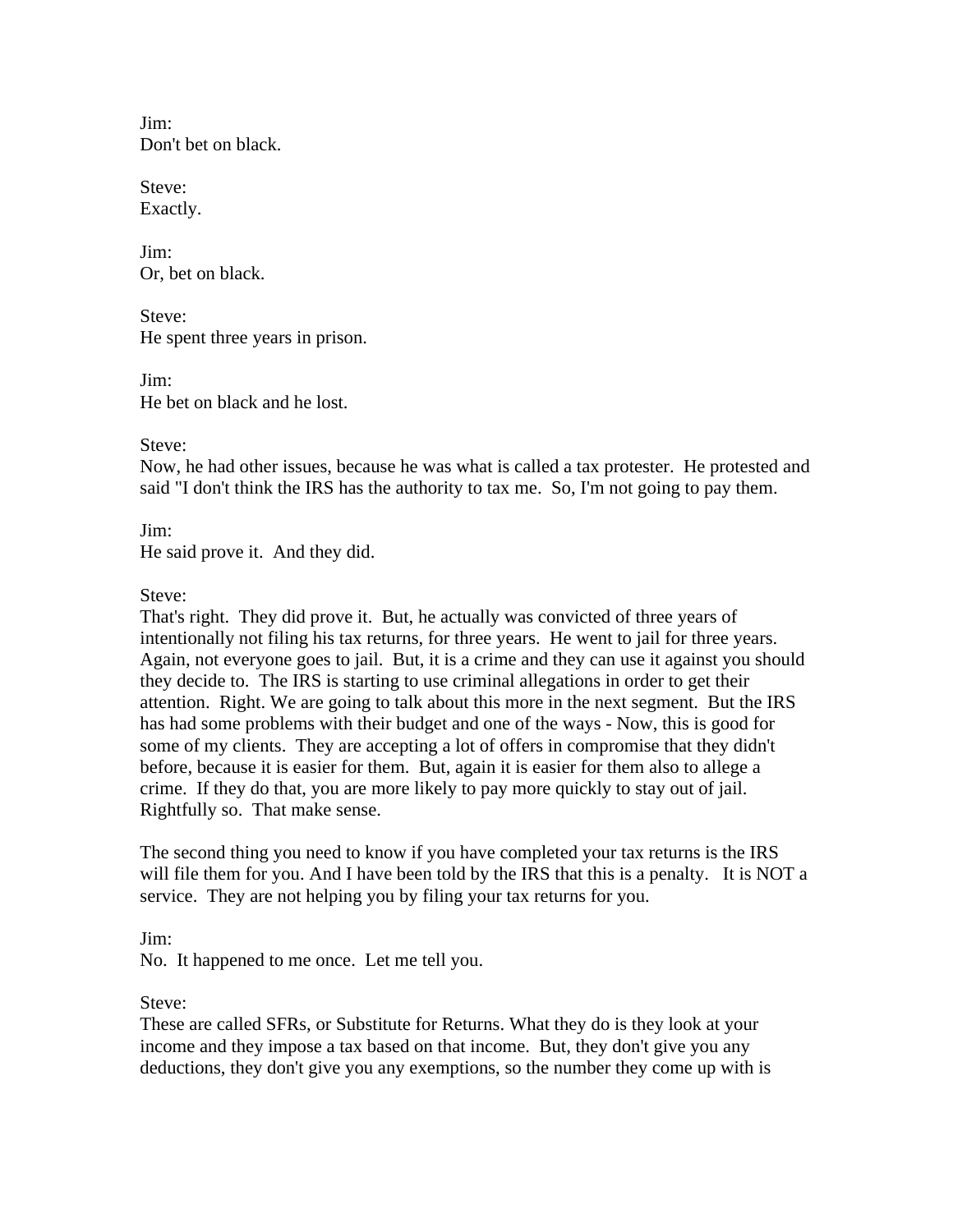Jim: Very, very high.

Steve:

That's right. And also remember, penalties and interest are based on what they say you owe. So, those numbers are also exaggerated and very very high. So you get caught all of the sudden with this large amount of money that they say you owe. People say "I didn't even make that much. How can I owe them that much?"

Jim: We don't like to hear that.

Steve:

That's what happens a lot. That's why you have to be careful. There are things that you can do - we will talk about that at the end of this segment. What you can do if you have SFRs filed against you.

And the Third thing you can do - I mean the third thing you should know if you haven't filed your tax returns is that you can only collect - if you have a refund due - you can only collect it for the last three years. So, there is a ten year statute about how long -

Jim: But you have to pay it for how many years?

Steve: Ten years.

Jim: But they only have to pay you back

Steve: For three years.

Jim: That doesn't seem fair.

Steve:

It doesn't seem fair, does it. But it is the way it is. Lot of things in this world is not fair, Jim.

Jim: You are right about that.

Steve:

So, for instance. For six years I haven't filed my tax returns. The first three years, they filed for me and they say I owe. The last three years they say I do owe them money. So,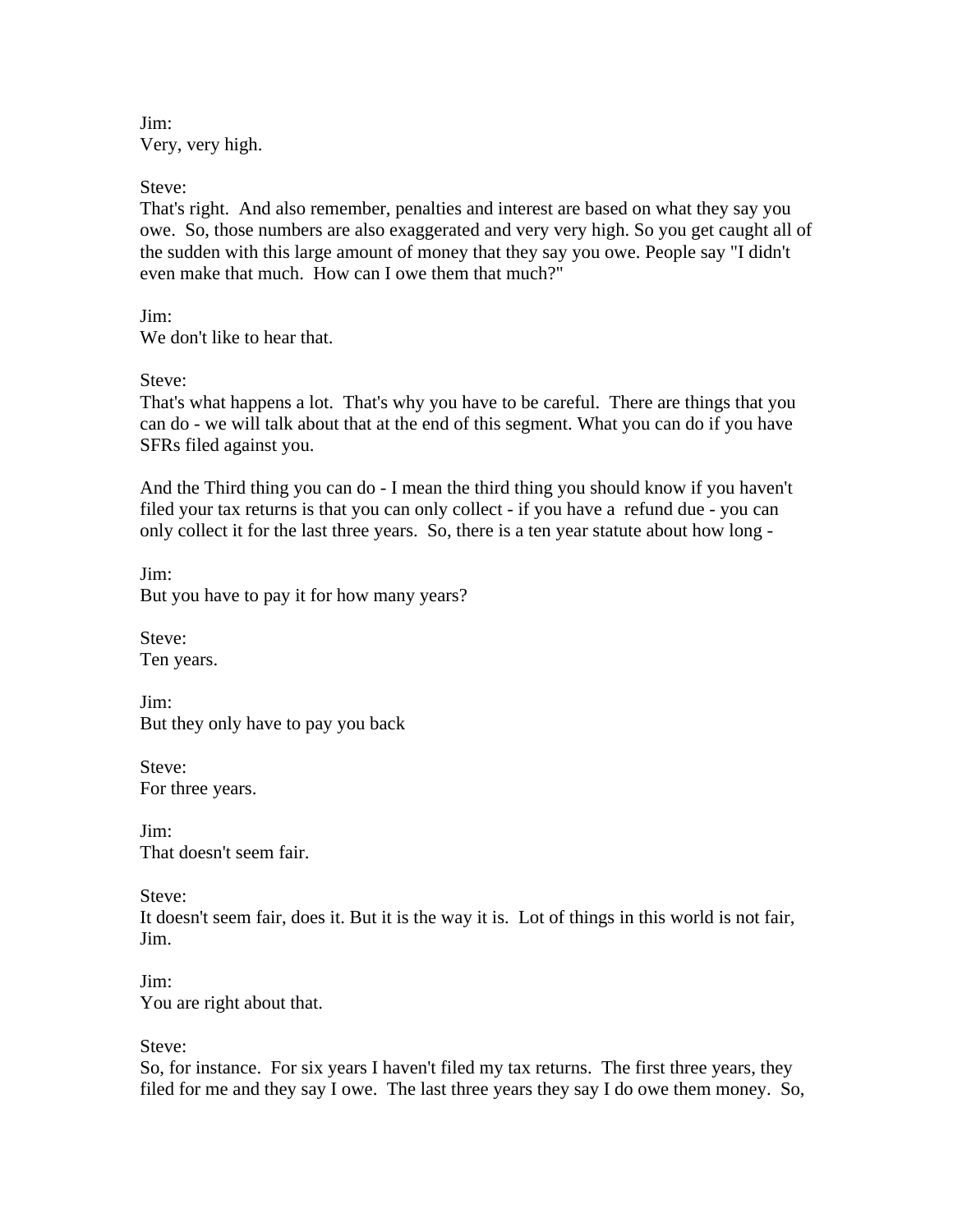I can go back and redo my taxes. Now I have a refund due. But I don't get that refund. They are not going to give it to me. And they are not going to use it to offset the tax that I do owe. So, that's more money I am giving the IRS that they - now it's a tax. Even though I don't really have that tax.

Jim:

That just doesn't seem right to me.

Steve:

It doesn't seem right . But that is what it is. Again, a lot of people who come to see me ask why are they giving me penalties?

Jim:

It seems like a game show. Sorry. Oh, you could have had that money. It's too late. Oh, jeeze.

Steve:

That's right. We caught you. And now it's too late.

The final thing you have to know - if you haven't filed your tax returns, then you are not in compliance. We talk a lot about compliance on this show.

Jim: That's a big word.

Steve: It's very glib.

Jim: Sorry.

Steve:

So, again compliance is a big part of the IRS - They want you to be in compliance. And say they do file SFRs against you and they start to collecting, they have a levy against your wages or they freeze your bank account. Now you panic - this has happened a couple of times this last week.

Jim:

The levy breaks and you got no place to stay.

Steve:

That's right. A couple of people this past week who came to see me had a levy placed against them. So they come to see me about the levy, but they have unfiled tax returns. Well you can't really stop the levy until you get your tax returns filed. And if it has been a number of years before you have filed your tax returns it may be difficult to come up with the documents to support a new tax return is going to be very difficult. Now, we can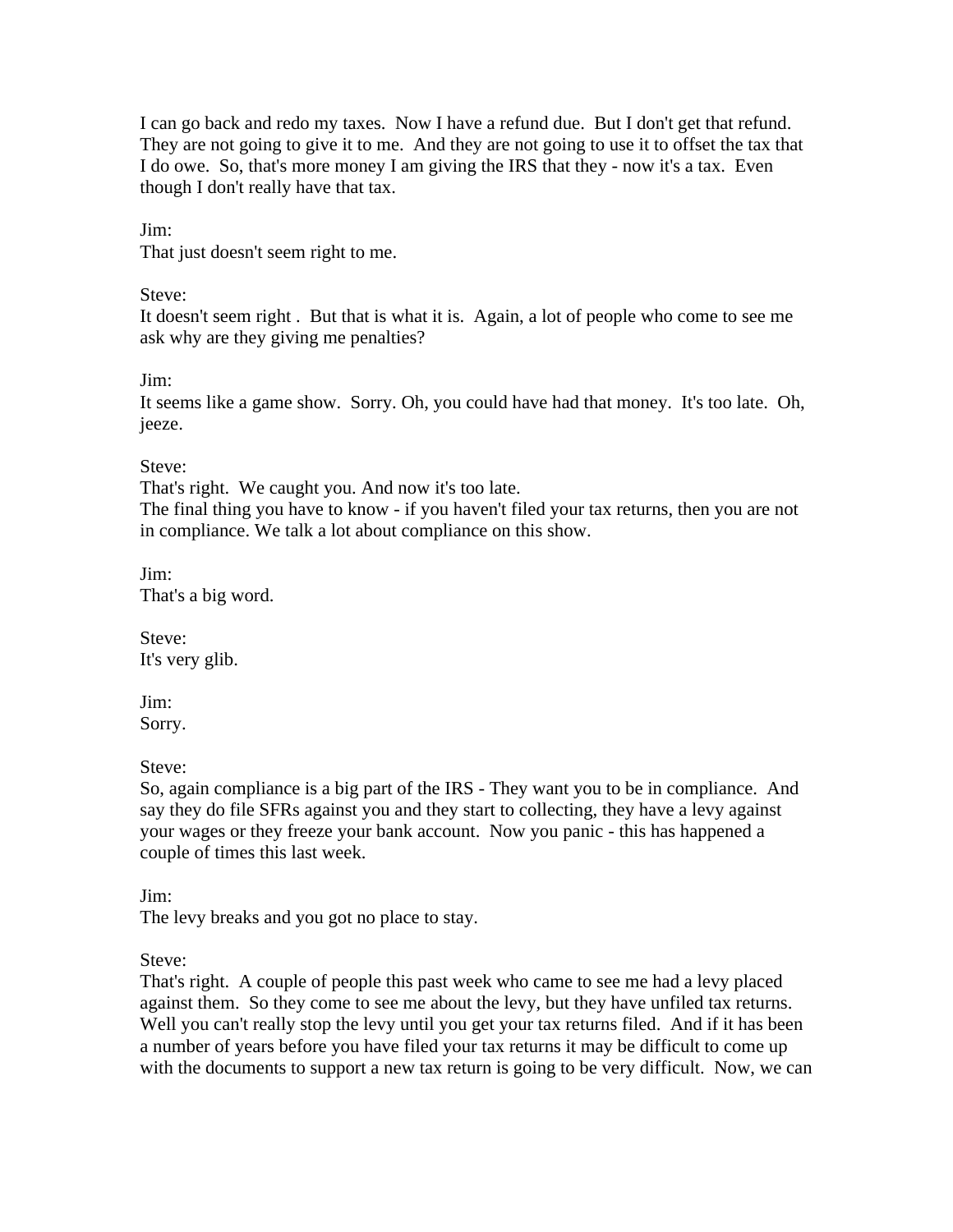pull a lot of things from the IRS - they have transcripts, but if you are trying to get some deductions you will have to come up with the receipts to support them.

And if it were six or eight years ago it is going to be hard to do. And that is going to put you behind the eight ball and they are going to go ahead with this levy until you get in compliance. And, again, that's a big thing. You have to get into compliance. It makes it hard. You can't stop that levy until you get into compliance. And again, compliance is the biggest thing - you have to stop the levy. A lot of people are living pay check to pay check - if they lose one pay check

Jim: You are out.

### Steve:

That's right. If you are renting. I have had many clients where if they miss their rent their landlord is going to throw me out. What am I going to do? So, again, if you have a hardship they will stop the levy. But they won't stop the levy with a hardship unless I am in compliance.

Jim: I'm in compliance.

## Steve:

Now, I should say there was a tax court decision some years ago that says even if I am not in compliance, if I can prove a hardship they are supposed to stop the levy. But, in my experience they don't always do that. While you can go to the court - by the time you go to court, it's too late.

### Jim:

Can they do that? "We can do whatever we want, we are the IRS."

### Steve:

Absolutely true. So, there is some good news though. Because there is a six year statute of limitations on how far they can go back criminally against you for your tax return. So, if I haven't filed in twelve years or fourteen years and they haven't filed an SFR for me in those years - I shouldn't go back and file. People will do is say "I'm going to get into compliance with the IRS." So, they go back and file all twelve years and it turns out they owe money for years that if they didn't file they wouldn't owe the money.

So that's why Always get help, Always. Don't take this upon yourself. Because you don't understand what the rules are - that's why we hire attorneys to help us. They help us get a strategy to get it done right. So, you can be hurting yourself by filing tax returns that do not otherwise have to be filed.